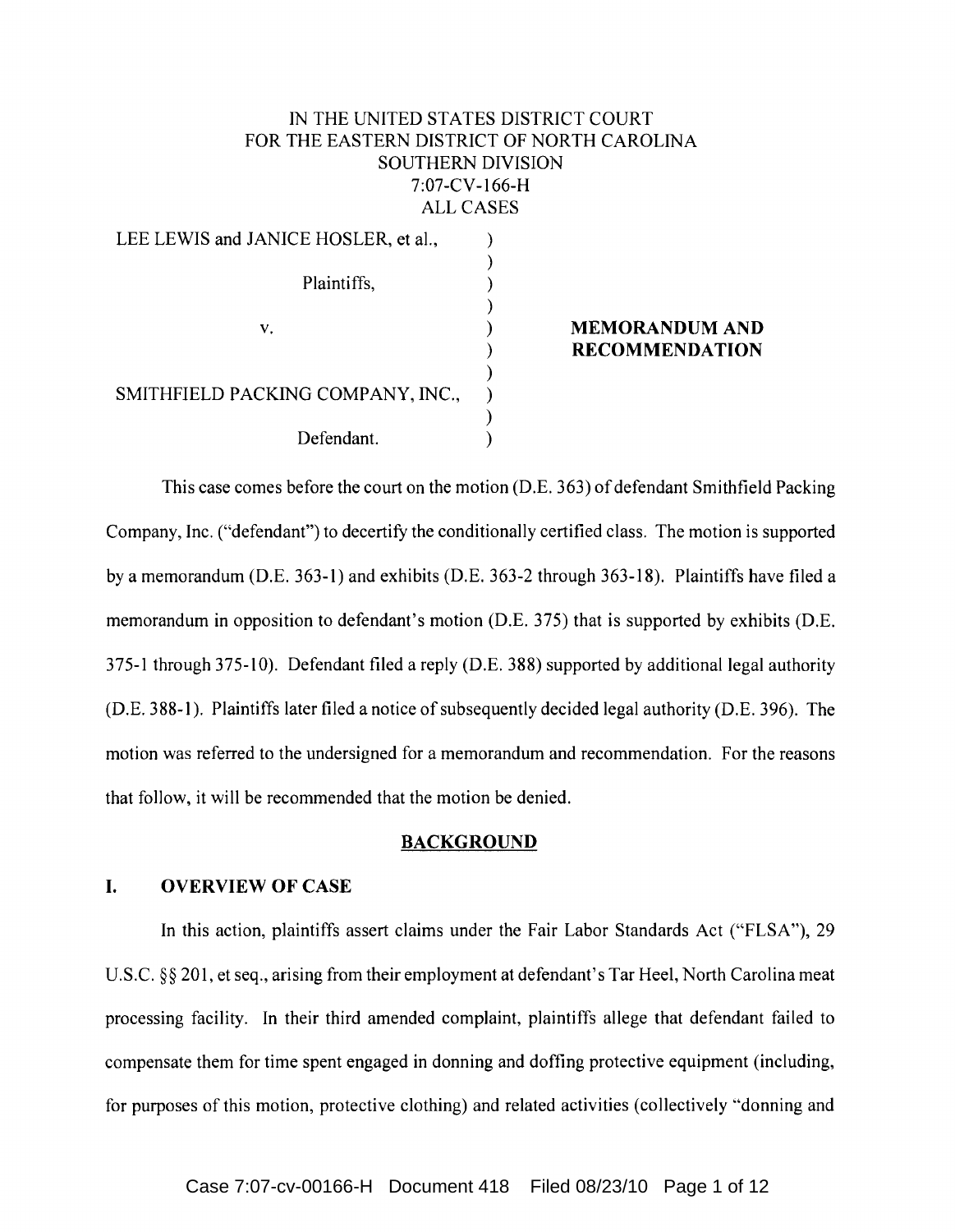doffing activites"). (Third Am. Compl. (D.E. 174)  $\P$  12). The specific activities for which they allege they were not compensated include: (1) obtaining their required protective equipment from designated areas in the plant; (2) walking to and from the work station, processing line, or both; (3) donning and doffing protective items and hygiene-related equipment before their shift, during their shift, and after their scheduled shift ends; (4) waiting for a shift to begin or for relief to arrive; (5) washing and cleaning tools and other equipment; and (6) other pre- and post-shift activities required by defendant. *(Id.).* Plaintiffs seek unpaid back wages, unpaid benefits, liquidated damages, attorneys' fees, and other relief. (Id. 1 20). Defendant generally denies plaintiffs' material allegations. (See Def.'s Ans. (D.E. 189)).

Plaintiffs assert their FLSA claims as a collective action, pursuant to the provisions of that statute, 29 U.S.C. § 216(b). (Third Am. Compl.  $\P$ 2). By its 8 August 2008 Order (D.E. 233 at 2), the court allowed the parties' joint motion for conditional certification. The approved class was conditionally defined to include:

All current and former hog process division line production employees who have been employed at any time by Smithfield Packing Company Inc. at the Tar Heel, North Carolina processing facility from 9 October 2004 through the deadline for filing consents to sue and were paid using a "gang time" or "schedule time" compensation system.

The parties later agreed to dismiss certain job categories from the scope of the lawsuit (Stipulations  $(D.E. 334)$ <sup>1</sup>, and the dismissal was approved by the court (D.E. 383, 398). It is this conditionally certified class that defendant seeks by its motion to have the court decertify. Discovery in this case has closed.

<sup>&</sup>lt;sup>1</sup> The specific jobs excluded are set out in D.E. 334-1.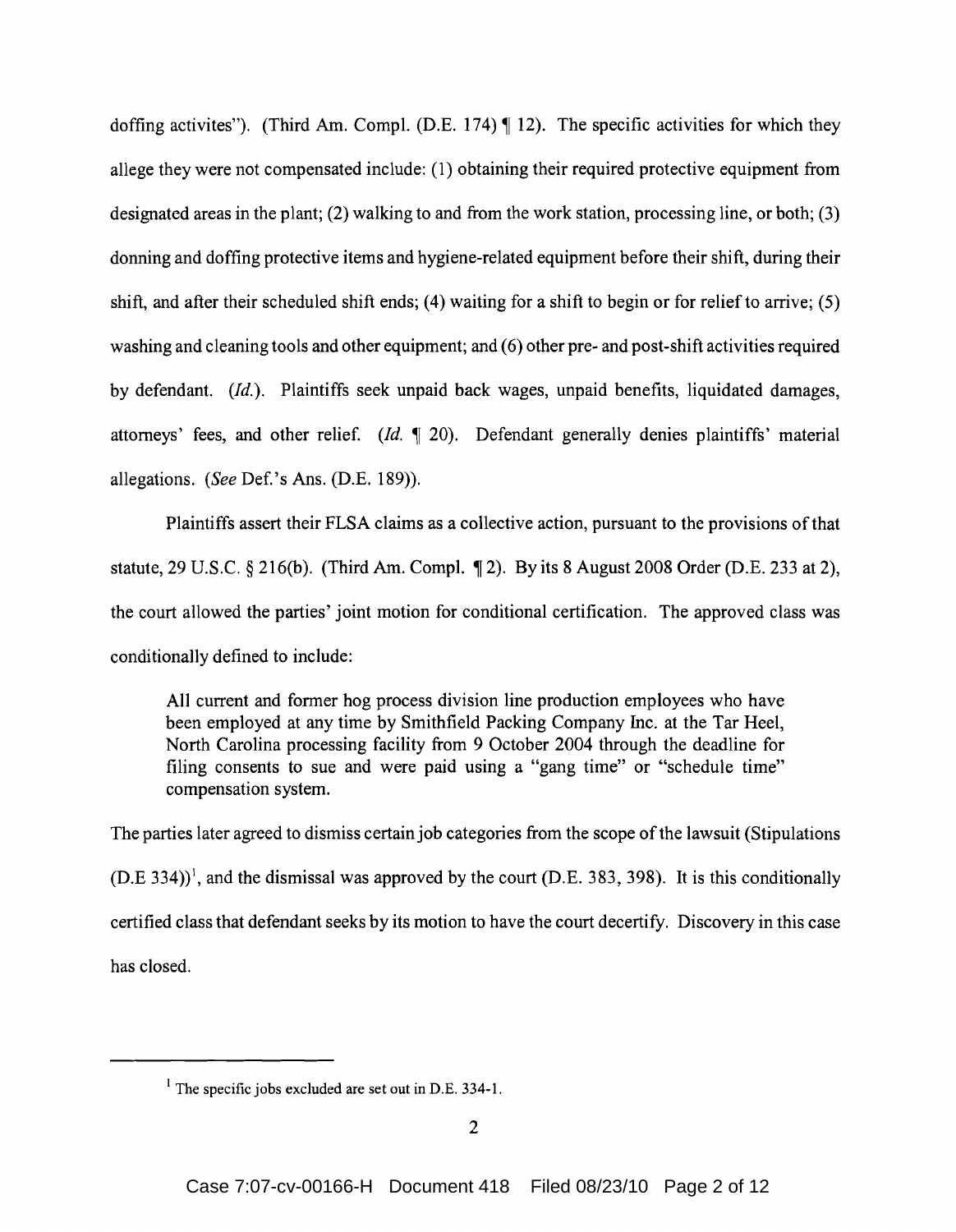II. OVERVIEW OF DONNING AND DOFFING ACTIVITIES AT TAR HEEL PLANT AND ASSOCIATED COMPENSATION

Plaintiffs allege and the evidence shows that most employees at the Tar Heel plant were paid on a "gang time" system (also known as a "line time" or "schedule time" system)—that is, the vast majority oftheir compensation is based on the time they spend working on the production line. *(See,*  e.g., Third Am. Compl. 14; Jeffrey Gough Dep. (D.E. 375-4) 88:1-23; Marcie Smith Dep. (D.E. 363-18) 22: 1-12). In addition to this compensation, before November 2006, all employees at the Tar Heel plant were paid for three minutes a day for donning and doffing activities. (Smith Dep. 28:11-18).

After November 2006, defendant began paying the employees on the production line who used knives and wore the requisite protective equipment for knife use for an additional seven minutes a day for a total often minutes a day. *(Id.* 11 :2-12, 28: 11-14). Defendant based its decision to increase pay by seven additional minutes on its evaluation ofthe time it took the knife-wielding employees to perform donning and doffing activities. (*Id.* 34:1-10). Defendant made retroactive, lump-sum payments to knife-wielding employees for the additional seven minutes for each day that they worked between November 2003 and November 2006. *(Id.)*. In the spring of 2007, defendant realized that, in some instances, the seven additional minutes per day resulted in overtime and made another round of back payments in April 2007 to account for overtime. (*Id.* 37:10-38:14). In total, defendant made back payments of approximately \$912,000.00, which included payments to all current knife-wielding employees as well as to any former employees who contacted defendant and requested payment. *(Id.* 38:18-20,42:3-7).

While defendant requires certain plaintiffs to wear particular items of protective equipment on the production floor, other items, such as cotton gloves, sheets of plastic, and safety glasses are

3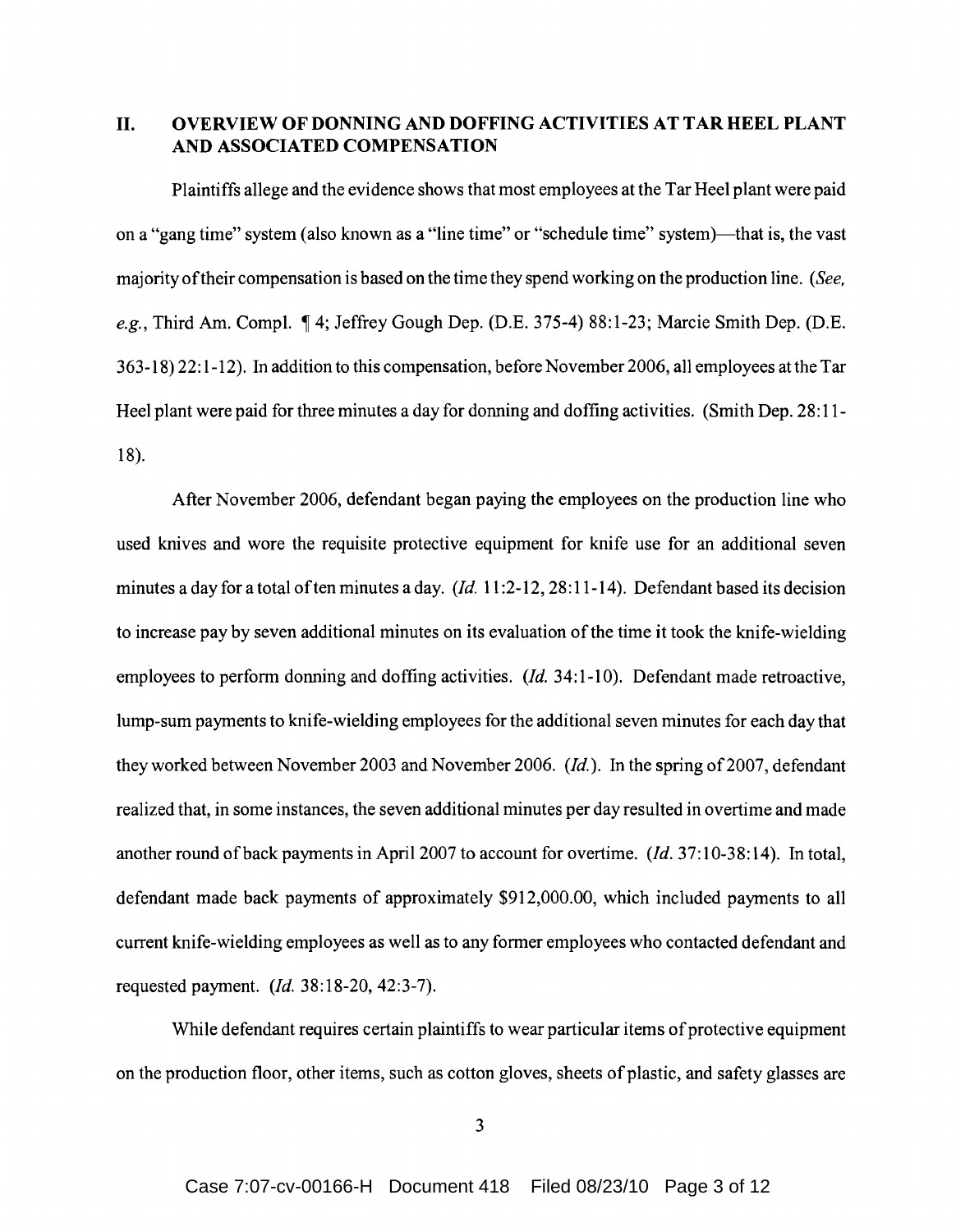provided solely for employee comfort. (Les Nemec Dep. (D.E. 363-11) 19:24-25, 136:8-137:8). The protective equipment required to be worn can vary by employee position, including the employee's assigned department or floor *(i.e.,* kill, cut, conversion, or case ready). *(Id.* 19:24-25). For example, non-knife-wielding employees are required to wear lightweight sanitary clothing including a bump cap, head net, disposable gloves, and a disposable smock, *(id.* 74: 15-17), whereas some knifewielding employees wear a combination of a cut-resistant glove, arm guard, belly guard, scabbard, and steel, *(id.* 15:1-10, 19:22-23). Other knife-wielding employees also wear mesh gloves. *(Id.*  15:11-21, 114:2-3).

Likewise, the time and place that the plaintiffs don and doff items can vary from employee to employee. Some employees don protective gear (other than those obtained on the production floor) at home, while others do so just prior to their shift beginning. (Barbara Jacobs Dep. (D.E. 363-16) 29:8-30:6). Similarly, some employees discard their disposable items as they exit their department, while others wash their disposable items before discarding them. (Betty Chavis Council Dep. (D.E. 363-15) 45:9-19; Ella Mae Humphrey Dep. (D.E. 363-9) 34:14-18). Some knifewielding employees are required to wash their mesh gloves, belly guard, scabbard, steel, and arm guard, and turn in their mesh gloves before exiting the wash area. (Nemec Dep. 39:22-23, 81 :01-25, 98:14-17,99:15-100:4). On the kill and cut floors, however, designated employees rinse mesh gloves for knife-wielding employees. (Rick Arthur Dep. (D.E. 363-17) 74:21-22).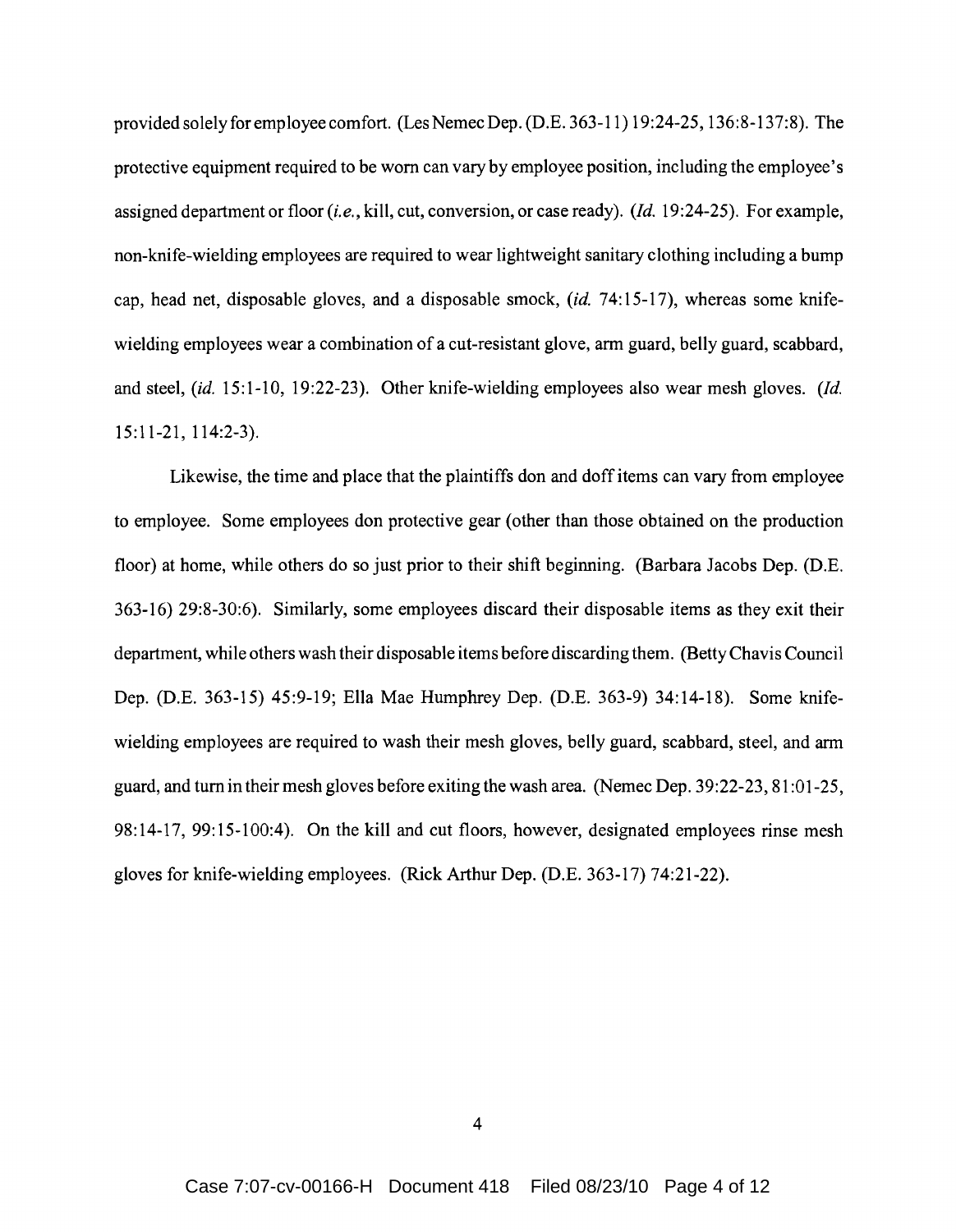#### **DISCUSSION**

### **I.** LEGAL STANDARD

The FLSA allows for the commencement of an action for unpaid minimum wages and overtime pay against an employer by "anyone or more employees for and in behalf of himself or themselves and other employees similarly situated." 29 U.S.c. § 2l6(b). The statute provides that "[n]o employee shall be a party plaintiffto any such action unless he gives his consent in writing to become such a party and such consent is filed in the court in which such action is brought." *Id.* The two requirements for maintenance of a representative action under the FLSA are: "(1) the plaintiffs in the proposed class must be 'similarly situated' and (2) they must opt in by filing their consent to sue with the court." *Jimenez-Orozco v. Baker Roofing Co.*, No. 5:05-CV-34-FL, 2007 WL 4568972, at \*6 (E.D.N.C. 21 Dec. 2007); *accord De Luna-Guerrero v.* N.c. *Growers Ass 'n,* 338 F. Supp. 2d 649,654 (E.D.N.C. 2004). To be similarly situated to plaintiff for purposes of § 216(b), persons "must raise a similar legal issue as to ... nonpayment or minimum wages or overtime arising from at least a manageably similar factual setting with respect to their job requirements and pay provisions, but their situations need not be identical." *De Luna-Guerrero,* 338 F. Supp. 2d at 654 (internal citations omitted).

Certification of a collective action is a two-step process. *Baker Roofing,* 2007 WL 4568972, at \*6; *Hipp v. Liberty Nat'l Life Ins. Co.,* 252 F.3d 1208, 1218 (lIth Cir. 2001). At the notice stage, which generally occurs in the early stages of a case, the court will conditionally certify the class based on the limited record before it under a more lenient standard and approves notice to putative class members oftheir right to opt in, as happened here. *Baker Roofing,* 2007 WL 4568972, at \*6. The final determination on certification is made later, typically after discovery on a defendant's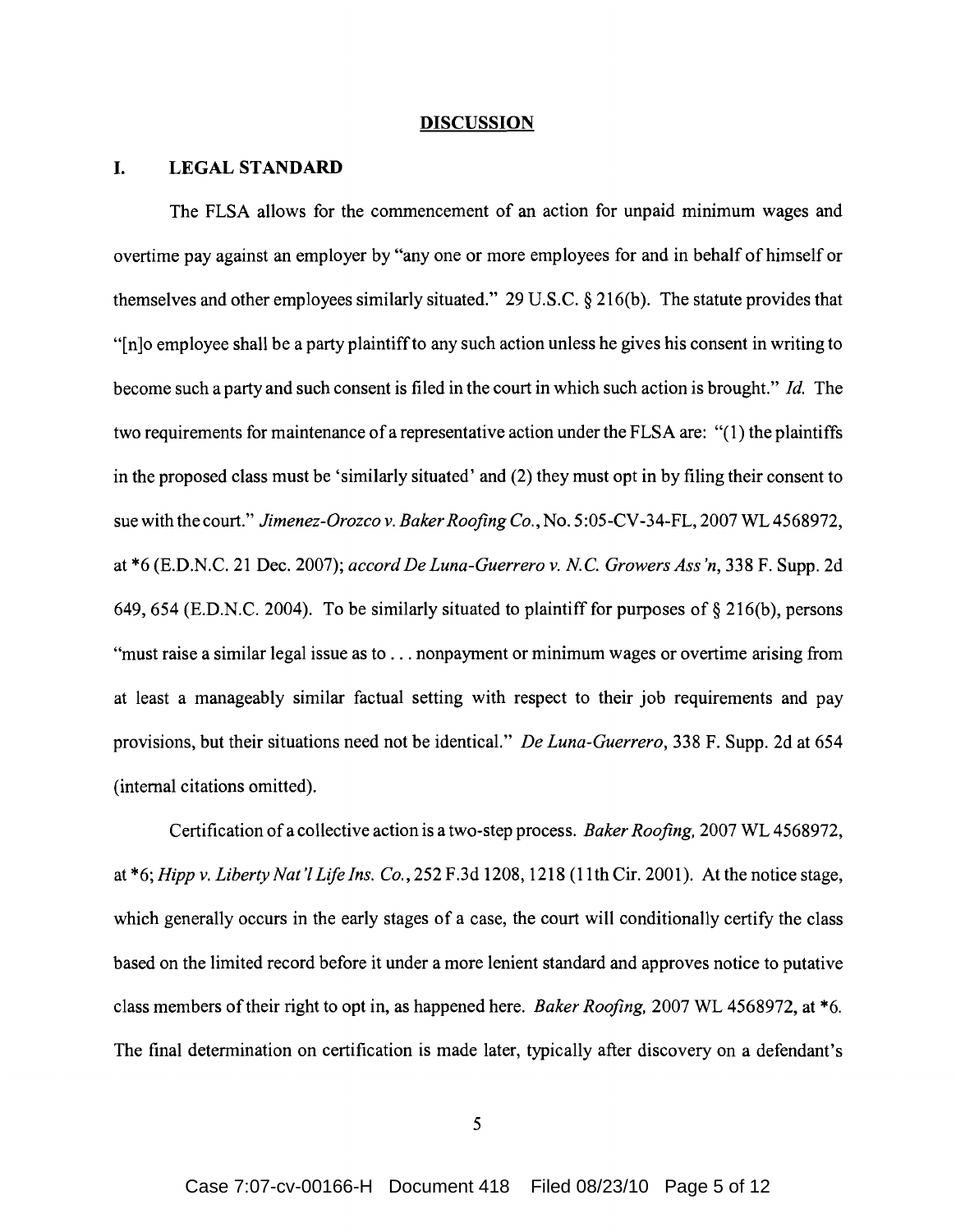motion for decertification, when the court has available to it substantially more information to make the "substantially similar" determination. *Id.* If at this final determination, the court finds that the plaintiffs are similarly situated, the matter proceeds on to trial. *Nolan* v. *Reliant Equity Investors, LLC,* No.3 :08-CV-62, 2009 WL 2461008, at \*7 (N.D. W. Va. 10 Aug. 2009). However, ifthe court deems the plaintiffs not similarly situated, the action is decertified and the opt-in plaintiffs are dismissed without prejudice and the class representative may proceed to trial with his or her individual claims. *Id.* (citations omitted); *Houston* v. *URS Corp.,* 591 F. Supp. 2d 827, 832 (E.D. Va. 2008) (same). It is at this final stage that the present motion arises.

In order to determine ifthe proposed class is similarly situated at this stage ofthe proceeding, courts must consider: (l) the factual and employment settings of the individual plaintiffs; (2) whether defendant has presented individualized defenses; and (3) fairness and procedural issues presented. *Rawls* v. *Augustine Home Health Care, Inc.,* 244 F.R.D. 298, 300 (D. Md. 2007) (citing *Thiessen* v. *Gen. Elec. Capital Corp.,* 996 F. Supp. 1071, 1081 (D. Kan. 1998)). "Variations in damages ... do not warrant decertification." *Madden* v. *Corinthian Colleges, Inc.,* No. 08-6623, 2009 WL 4757269 at \*3 (N.D. Ill. 8 Dec. 2009).

### II. ANALYSIS OF WHETHER PLAINTIFFS ARE SIMILARLY SITUATED

Defendant contends that plaintiffs fail to satisfy each ofthe three criteria for establishing that they are similarly situated. The court will examine each criterion in turn below.

## A. Factual and Employment Settings of Plaintiffs

The first factor to be considered requires both an analysis of whether plaintiffs have developed evidence of a company-wide policy that may violate the FLSA and a review of plaintiffs' job duties, geographic location, supervision, and salary. *Rawls,* 244 F.R.D. at 300 (citing *Thiessen,*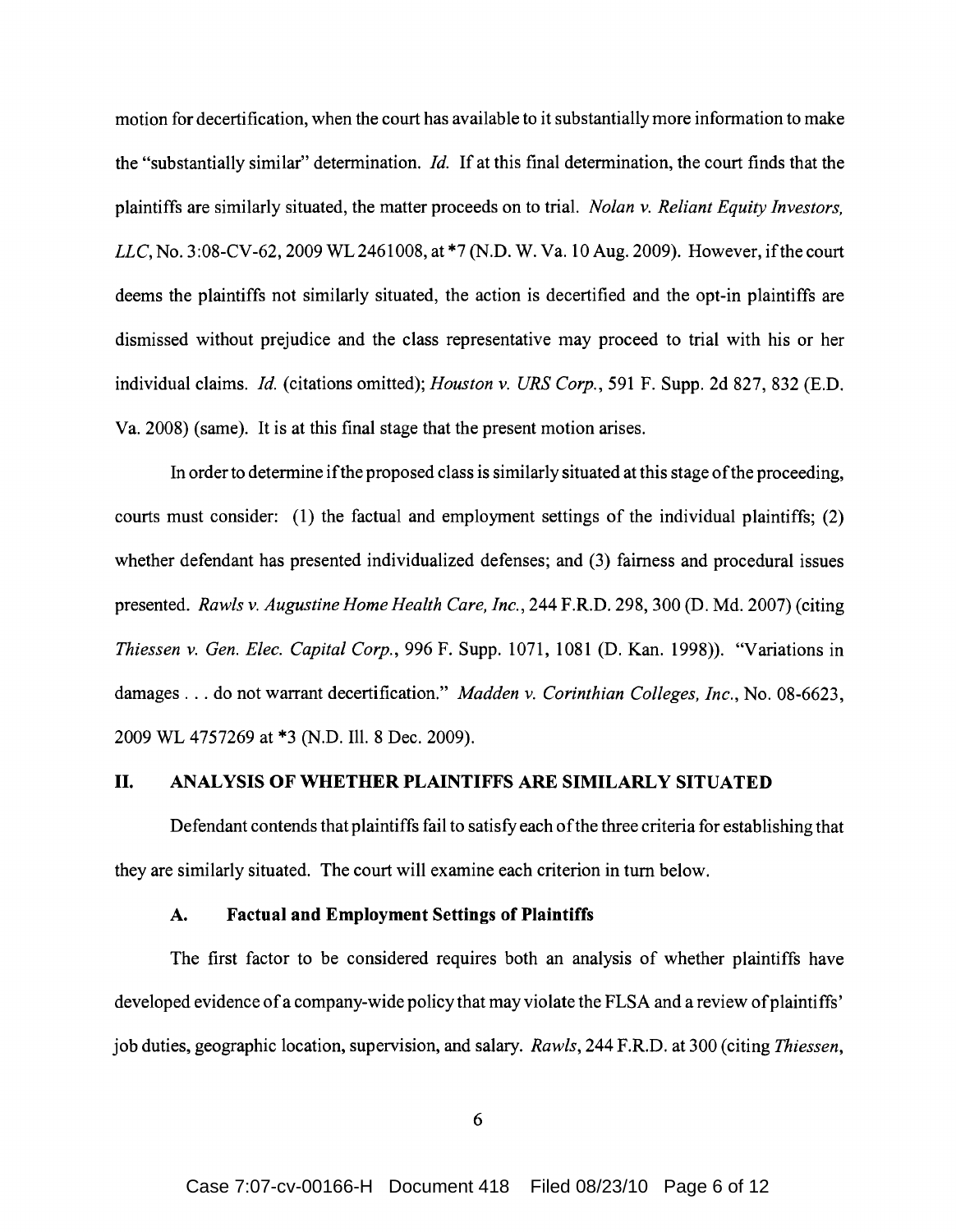996 F. Supp. at 1081-82; *Marroquin* v. *Canales,* 236 F.R.D. 257,260 (D. Md. 2006) ("A group of potential plaintiffs are 'similarly situated' when they together were victims of a common policy or scheme or plan that violated the law.")).

Defendant argues that significant differences exist between the factual and employment settings of the individual plaintiffs in this case. Defendant focuses on the proposed "first-touch rule" plaintiffs advocate. This rule can be defined in general terms as the principle that compensable donning and doffing time begins when an employee first touches required protective equipment on defendant's premises and ends when the employee last touches it. Defendant contends that this rule requires an individualized assessment of when each plaintiff first and last touches the equipment because it can vary widely among employees, depending on their personal preferences, which equipment is involved, and how their supervisors record their time.

Plaintiffs respond by highlighting the numerous similarities between each member of the conditionally certified class. These similarities include the fact that each plaintiff is an hourly employee at the same facility, works on a production line, is compensated according to a gang time system, is required to wear certain protective equipment, and is subject to a uniform policy or practice of being paid for either three or ten minutes' worth of certain daily donning and doffing activities performed after entering the production area. Plaintiffs do not dispute the presence of differences in the type of equipment required or in the location or manner of donning or doffing such equipment. Rather, they contend that the challenged company-wide uniform pay practice affects the entire class, making collective treatment appropriate notwithstanding any differences.

7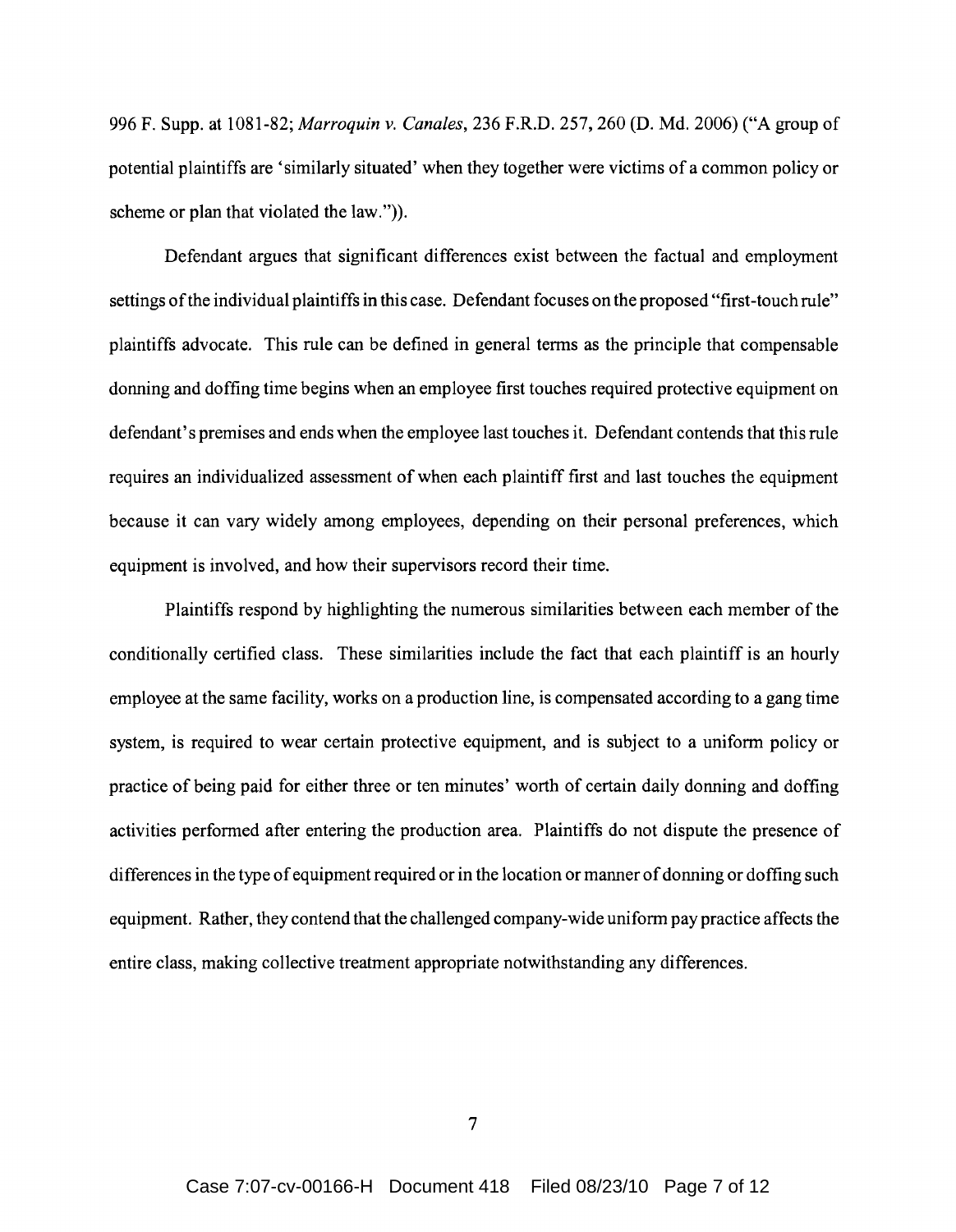The court agrees with these points advanced by plaintiffs. As to the first-touch rule, differences in when employees first and last touch protective equipment relate primarily to the issue of damages. As indicated, differences in damages are not a basis for decertification.

Defendant does not limit itself to donning and doffing activities—the focus of this case—but dwells on differences in the details of the gang time system at different stages of production. Defendant has not shown, however, that these differences in the computation of gang time undermine the similarities that otherwise prevail with respect to donning and doffing activities.

Defendant relies on the decertification decision in *Gatewood v. Koch Foods of Mississippi*, LLC, Civ. Act. No. 3:07CV82-KS-MTP (S.D. Miss. 20 Oct. 2009). The reliance is misplaced because the differences among the members ofthe putative class there were significantly greater than those presented in this case. For example, that case involved not one plant, but four with varying layouts and practices and numerous departments. *Id.* 32-33. In addition and without limitation, some members of the class sought recovery for unpaid gang time and plaintiffs agreed they were not subject to a single pay practice. *Id.* 32, 33.

If the circumstances of each plaintiff were as vastly different and individualized as defendant argues, it would seemingly have been impossible for it to use a single pay scale for donning and doffing activities with a discrete number of categories that applied to all plaintiffs and purportedly accommodated the myriad ofvariables it alleges. The fact that defendant did, in fact, use such a pay scale, having only two categories, either a three-minute or ten-minute pay allocation, substantiates that plaintiffs are similarly situated.

Thus, the court finds as to the first factor that the members ofthe putative class are similarly situated for purposes of certification. *See, e.g., Russell v. Illinois Bell Telephone Co., Inc.,* \_ F.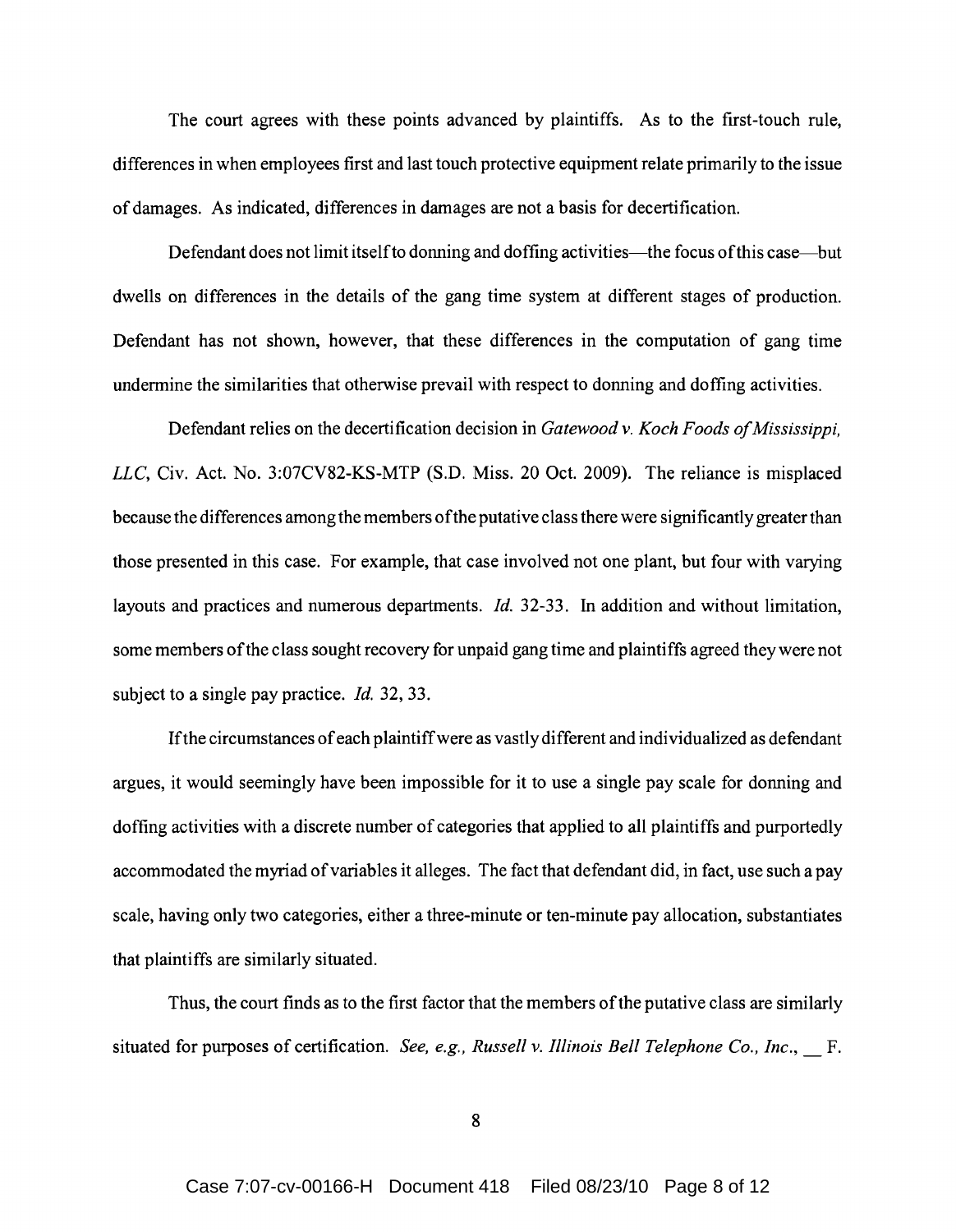Supp. 2d , No. 08 C 1871, 2010 WL 2595234, at \*5-8 (N.D. Ill. 28 Jun. 2010) (finding factual and employment settings similar despite individualized questions and circumstances where common questions predominate and differences could be resolved through subclass groupings); *Bouaphakeo v. Tyson Foods, Inc.,* 564 F. Supp. 2d 870, 903-04 (N.D. Iowa 2008) (finding plaintiffs similarly situated where they all wore personal protective equipment and were paid by a gang time compensation system notwithstanding numerous factual differences among the plaintiffs). The first factor therefore weighs in favor of certification.

## **B. Individualized Defenses**

"The individualized defenses factor assesses whether potential defenses pertain to the plaintiffclass or whether the potential defenses require proofofindividualized facts at trial." *Rawls,*  244 F.R.D. at 300 (citing *Thiessen,* 996 F. Supp. at 1085).

On this requirement, defendant again focuses on the first-touch rule advocated by plaintiffs. Defendant contends that, to the extent this rule is applied, differences among individual plaintiffs in the type of protective equipment worn, the interspersing of non-compensable donning and doffing activities with compensable ones, the time taken for donning and doffing activities, and other circumstances would give rise to individual defenses against particular plaintiffs. Defendant also states that it plans to rely on its prior retroactive payments to certain plaintiffs as a defense to the claims by those plaintiffs.

But these differences bear on the issue of damages, which, again, is not a basis for decertification. The broad similarities among plaintiffs provide defendant broad-based defenses to their claims, not requiring proof of individualized facts at trial.

9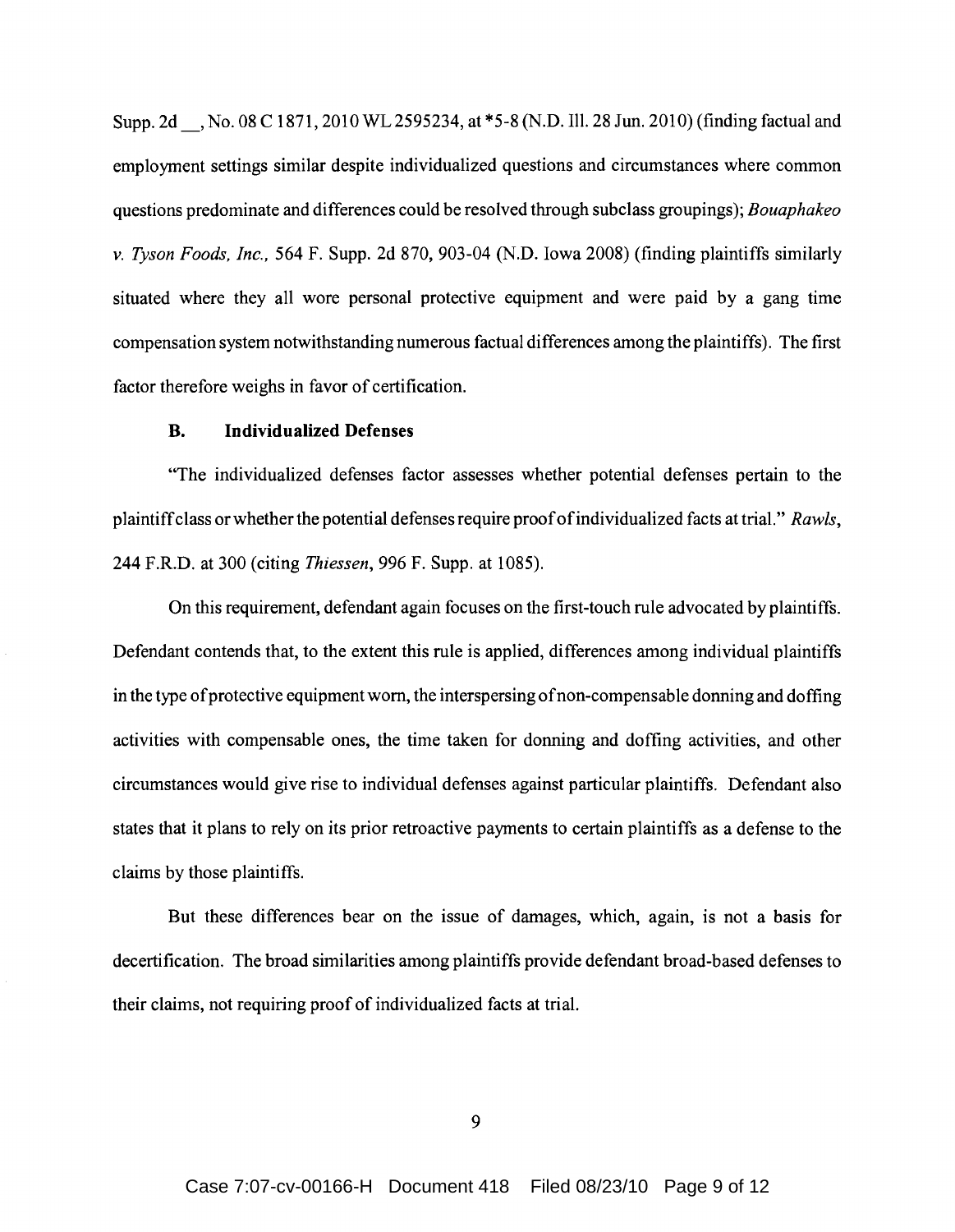Indeed, defendant has filed multiple motions for summary judgment not based on individualized defenses. *(See* Def. Mot. for SJ. re Knife Workers (D.E. 356); Def. Mot. for SJ. re Non-Unique Items (D.E. 358); Def. Mot. for S.J. re Claims after 1 July 2009 (D.E. 345)). Rather, the defenses asserted in those motions relate to large groups of plaintiffs or plaintiffs' claims and again substantiate the class-wide nature of the defenses available to defendant. For these reasons, this second, defense factor also weighs in favor of certification.

### C. **Fairness and Procedural Considerations**

Under the last factor, the assessment of fairness and procedural considerations, the court considers the primary objectives of a collective action: "(1) to lower costs to the plaintiffs through the pooling ofresources; and (2) to limit the controversyto one proceeding which efficiently resolves common issues oflaw and fact that arose from the same alleged activity." *Rawls,* 244 F.R.D. at 302 (quoting *Moss* v. *Crawford* & *Co.,* 201 F.R.D. 398,410 (W.D. Pa. 2000)). The court also must assess whether it can efficiently manage the class in a manner that does not prejudice the parties. *Id.* 

Here, defendant contends that if this case is not decertified, it will need to prepare for more than 3,000 mini-trials that would deprive it of defending the claims in a meaningful manner. Plaintiffs argue that certification would significantly reduce the costs of this litigation to members of the putative class and that further proceedings are readily manageable.

The court agrees with plaintiffs. Absent certification, the relatively modest amount oftime taken for donning and doffing activities and associated compensation could well mean that members ofthe putative class would be financially unable to pursue their claims. *Russell,* 2010 WL 2595234, at \*16 ("Because of the modest amounts likely involved, many of the plaintiffs would be unable to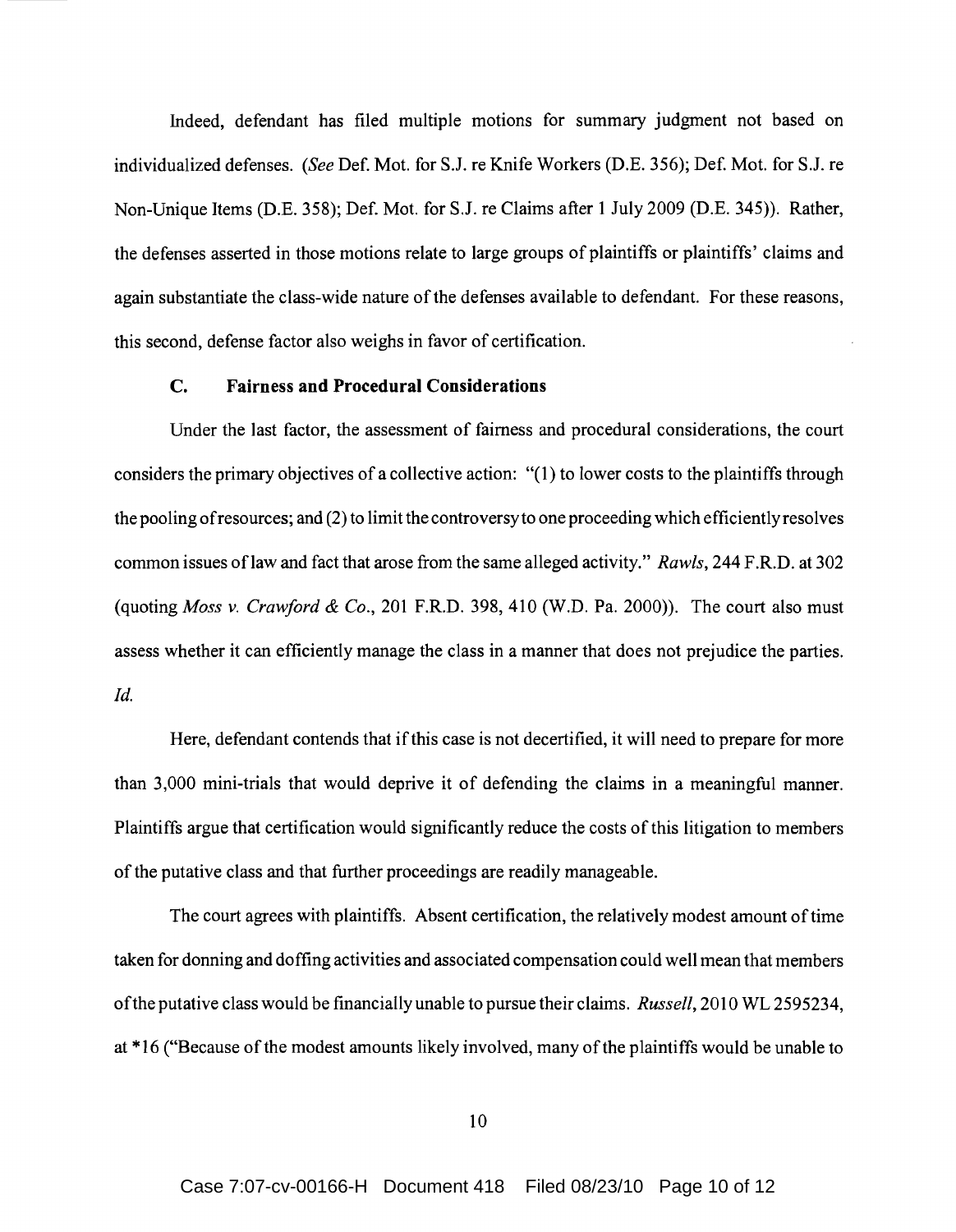afford the costs of pursuing their claims individually."). At the same time, allowing this case to proceed as a collective action would enable the court to address common issues of law and fact in a single lawsuit, without the inefficiencies associated with a multiplicity of suits brought by individual plaintiffs, to the extent they were able to bring them.

The court also believes that it has the tools available to it to manage this case as a collective actions efficiently and consistent with the parties' rights. As plaintiffs point out, the court can, if warranted, adopt subclasses for purposes of determining damages, in the event liability is established, and can permit plaintiffs to rely on representative testimony at trial, obviating the need for all class members to testify. *See, e.g., Donovan* v. *Bel-Loc Diner, Inc.,* 780 F.2d 1113, 1116 (4th Cir. 1985) ("Courts have frequently granted back wages under the FLSA to non-testifying employees based upon the representative testimony of a small percentage of the employees ... [and] [t]he requirement is only that the testimony be fairly representational."), *abrogated on other grounds by Pforrv. Food Lion, Inc.,* 851 F.2d 106, 110 (4th Cir. 1988); *Russell,* 2010 WL 2595234, at \*16 (use of subclasses). Additional measures available to the court include use of a special master on damages. *Russell,* 2010 WL 2595234, at \*16.

To be sure, trial of a collective action of this type and magnitude is no small undertaking. But other courts have managed similar litigation involving donning and doffing in the meat and poultry processing industry, and objections on this basis are accordingly unfounded. *See In re Tyson Foods, Inc.,* 694 F. Supp. 2d 1372, 1380 (M.D. Ga. 2010) (collecting cases).

For these reasons, a collective action would be a fair and efficient means of resolving plaintiffs' claims, and this third and final factor therefore favors certification. Because he other two factors do as well, defendant's motion to decertify the conditionally certified class should be denied.